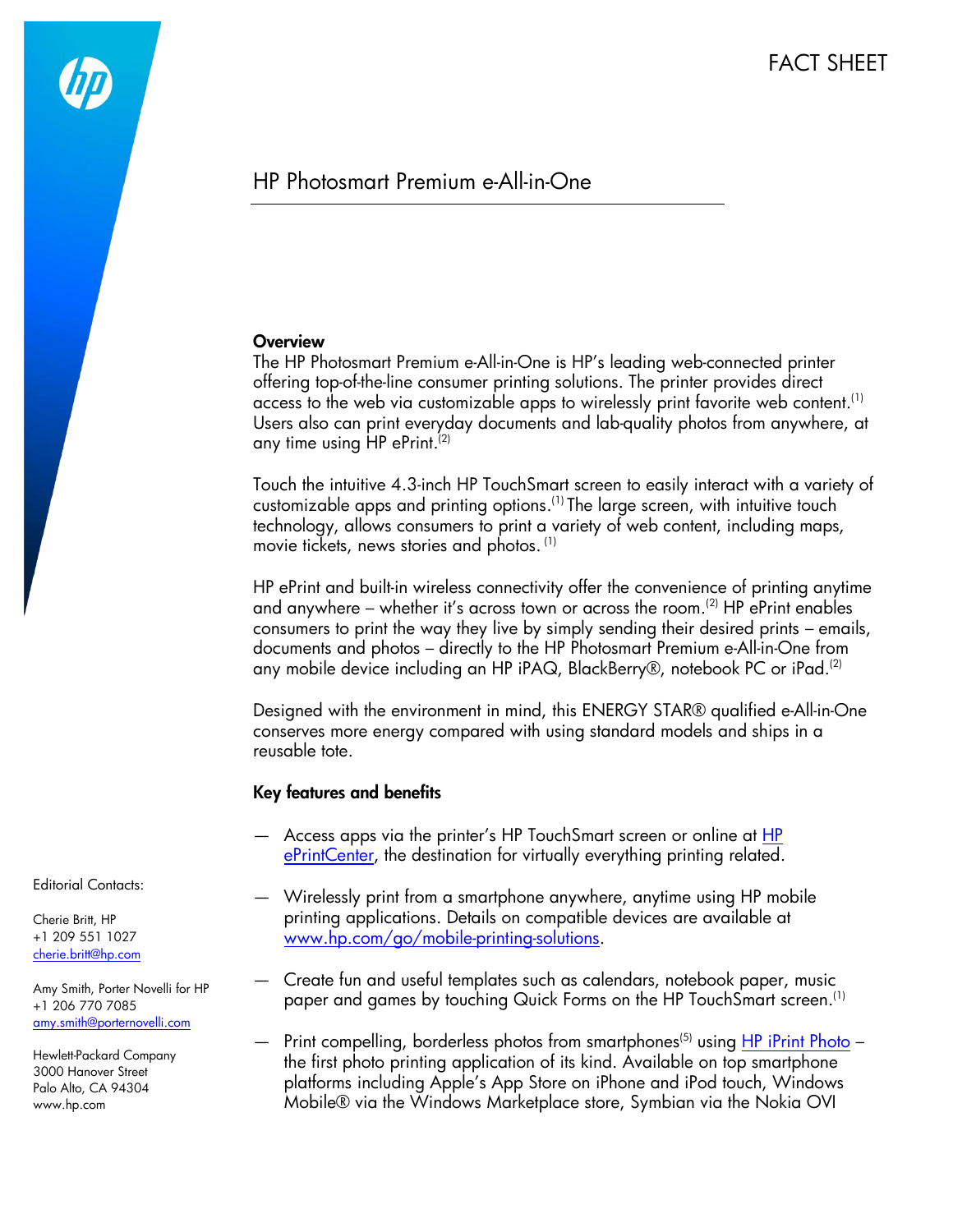store, and Android via the Android Market.



- Quickly and simply set up the printer on a wireless network with the touch of a button<sup>(4)</sup> and enjoy the freedom to print from virtually anywhere in the home.<sup>(3)</sup>
- Ideal for users that want an innovative and convenient way to print web favorites, lab-quality photos and creative projects, photo books, calendars, keepsakes and more – directly from the desktop or the web – using HP Photo Creations software or <u>Snapfish by HP</u>.<sup>(1)</sup>
- Get up to three times more black printed pages and 2.5 times more color printed pages, using optional high-capacity cartridges.<sup>(6)</sup> Replace each cartridge separately when needed with affordable individual inks.
- ENERGY STAR qualified more than 30 percent more energy efficient than standard models, helping to save money and reduce environmental impact.
- Identify features that reduce environmental impact with the [HP Eco Highlights](http://www.hp.com/hpinfo/globalcitizenship/environment/productdesign/ecohighlights-label.html)  [label](http://www.hp.com/hpinfo/globalcitizenship/environment/productdesign/ecohighlights-label.html) and enjoy convenient and responsible ink cartridge recycling at no additional cost through <u>HP Planet Partners</u>.<sup>(8)</sup>
- All HP products are backed by HP Total Care, HP's award-winning service, solutions and support, both in and out of warranty.

## Technical specifications

- Print specifications
	- Print speeds of up to 32 pages per minute (ppm) black and up to 30 ppm color; 4 x 6-inch photos as fast as 16 seconds
- Scan specifications
	- 1,200 x 1,200-dpi optical resolution scanning
	- 24-bit color scanning
- Copy specifications
	- Up to 32 copies per minute (cpm) in black and up to 30 cpm in color
	- $-$  Up to 4,800 x 1,200 dpi black copying with 1,200 scan dpi
	- Up to 4,800 optimized dpi color copying
- Dimensions/Weight
	- 17.9 inches (w)  $\times$  17.7 inches (d)  $\times$  7.8 inches (h)
	- 16.9 lbs.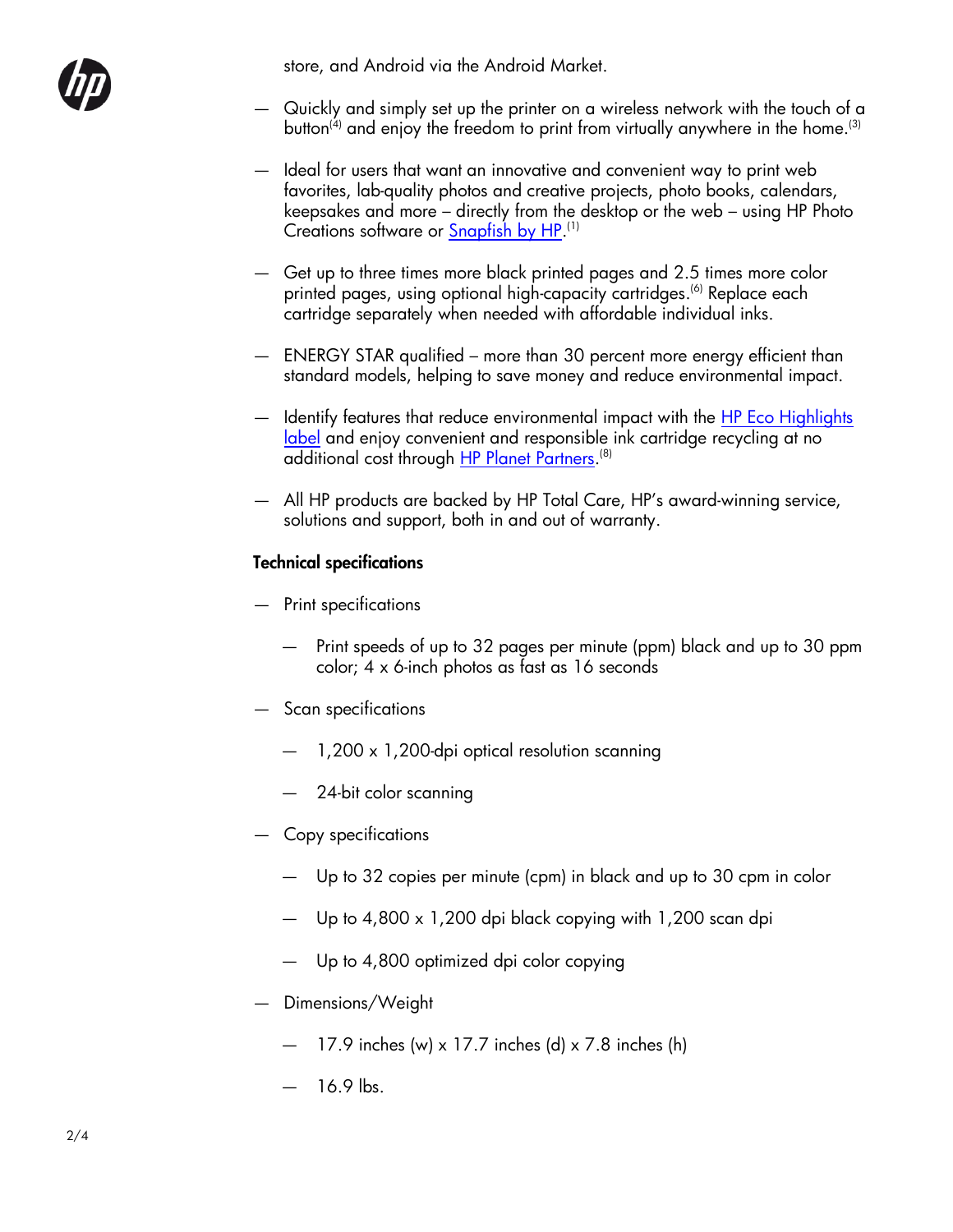

- Support/Connectivity
	- Wireless 802.11b/g/n
	- Mac OS X v10.5 or v10.6
	- Windows® 7, Windows Vista®, Windows XP (SP2) or higher (32-bit only)

### Original HP printing supplies

- HP 564 Black Photosmart Ink Cartridge: \$11.99
- HP 564 Yellow, Cyan and Magenta Photosmart Ink Cartridges: \$9.99 each
- HP 564XL Black Photosmart Ink Cartridge: \$34.99
- HP 564XL Photo Black, Yellow, Cyan and Magenta Photosmart Ink Cartridges: \$17.99 each
- [HP Advanced Photo Paper \(50 sheets, 8.5 x 11-inch\):](javascript:formStoProductSubmit() \$21.99
- Everyday printing papers with the ColorLok logo. Available in all regions.

### Pricing and availability

Expected to be available September 2010 for purchase in North America for an estimated U.S. street price of \$199.<sup>(9)</sup>